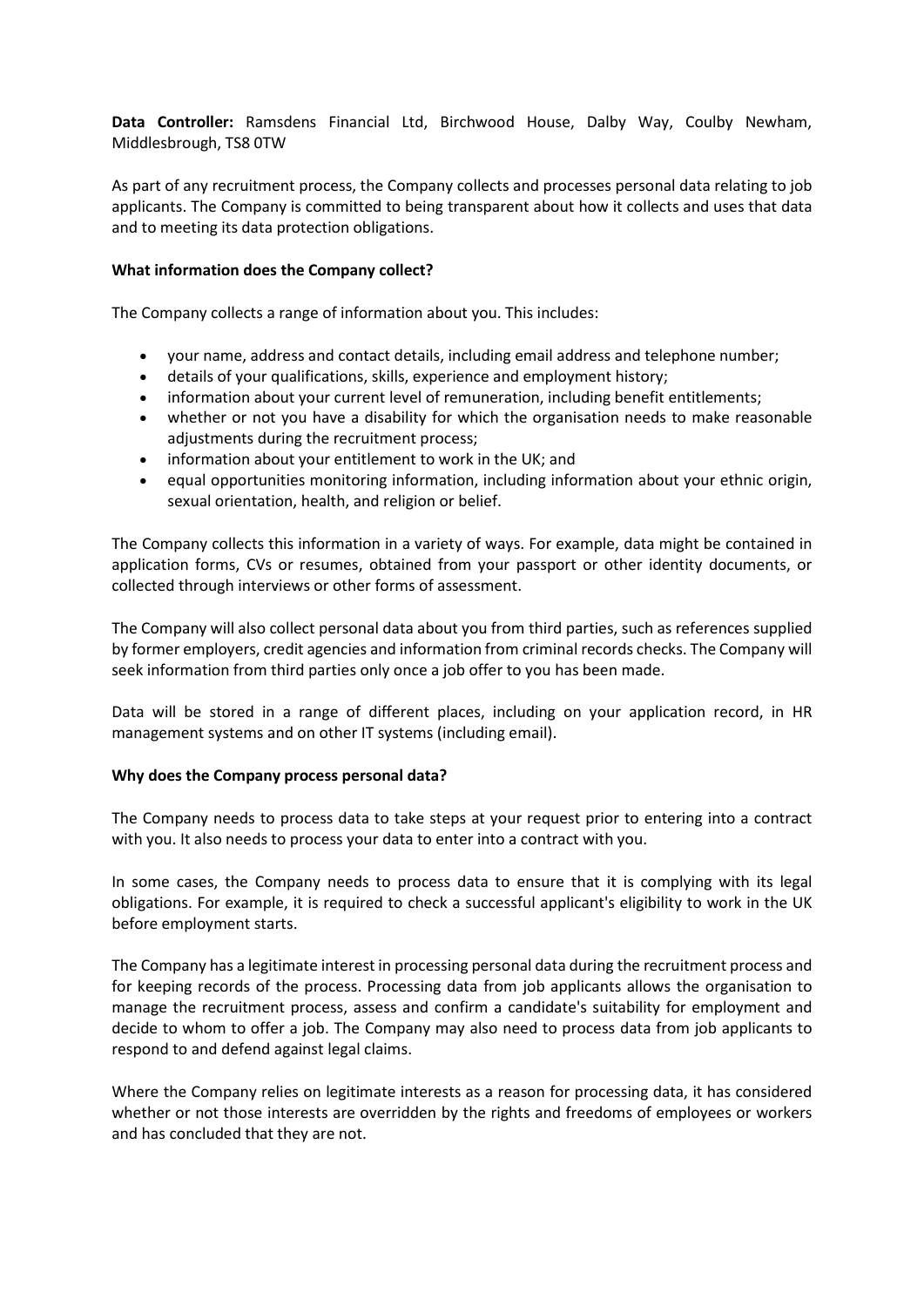The Company processes health information if it needs to make reasonable adjustments to the recruitment process for candidates who have a disability. This is to carry out its obligations and exercise specific rights in relation to employment.

Where the Company processes other special categories of data, such as information about ethnic origin, sexual orientation, health, religion or belief, age, gender or marital status, this is done for the purposes of equal opportunities monitoring with the explicit consent of job applicants, which can be withdrawn at any time.

If your application is unsuccessful, the Company will keep your personal data on file in case there are future employment opportunities for which you may be suited. The Company will ask for your consent before it keeps your data for this purpose and you are free to withdraw your consent at any time.

# Who has access to data?

Your information will be shared internally for the purposes of the recruitment exercise. This includes members of the HR team, interviewers involved in the recruitment process, managers in the business area with a vacancy and IT staff if access to the data is necessary for the performance of their roles.

The Company will not share your data with third parties, unless your application for employment is successful and it makes you an offer of employment. The Company will then share your data with former employers to obtain references for you, credit agencies and the Disclosure and Barring Service to obtain necessary credit and criminal records checks.

The Company will not transfer your data outside the European Economic Area.

# How does the Company protect data?

The Company takes the security of your data seriously. It has internal policies and controls in place to ensure that your data is not lost, accidentally destroyed, misused or disclosed, and is not accessed except by our employees in the proper performance of their duties.

# For how long does the Company keep data?

If your application for employment is unsuccessful, the Company will hold your data on file for 6 months after the end of the relevant recruitment process. If you agree to allow the Company to keep your personal data on file, the Company will hold your data on file for a further 6 months for consideration for future employment opportunities. At the end of that period or once you withdraw your consent, your data is deleted or destroyed.

If your application for employment is successful, personal data gathered during the recruitment process will be transferred to your personnel file and retained during your employment. The periods for which your data will be held will be provided to you in a new privacy notice.